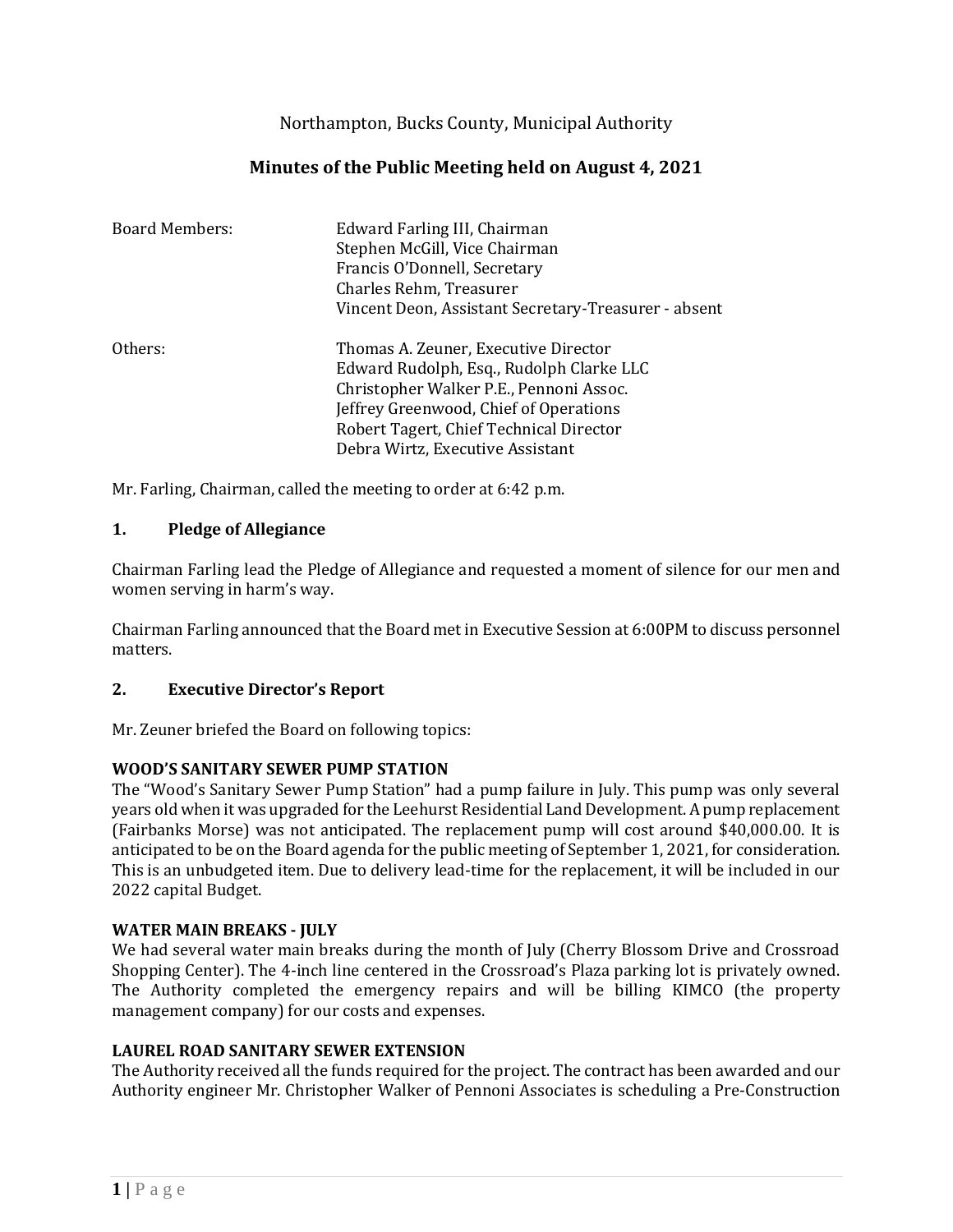meeting with the Contractor. Progress notifications will be provided to the four (4) impacted property owners.

## **PLANNING – OPERATIONAL & CAPITAL BUDGETS FOR NEXT FISCAL YEAR (Nov.1st 2021 to Oct. 31, 2022)**

Work is beginning in preparation of our Operational and Capital Budgets for our upcoming fiscal year, This November will make it five (5) years since the Authority raised water and or wastewater service rates to our customers. Due to continued best management practices and cost reduction initiatives, no rate increases will be recommended for the upcoming year. Asset Management and Inflow and Infiltration abatement will be target topics for the next fiscal year.

## **SEPTEMBER 2021- PUBLIC MEETING**

We anticipate three (3) contracts to be presented for Board consideration at the September public meeting:

- Generator- Administrative Building
- HVAC Replacement with filtration system -Administrative Building
- Roof Replacement Maintenance facility Upper Holland Road

## **OCTOBER 2021 PUBLIC MEETING**

We anticipate that the award for the Inflow and Infiltration Abatement program as previously outlined for the Upper Southampton Basin and PR-1 will be ready for Board consideration.

### **3. Citizens' Concerns**

None

## **4. Approval of the Minutes of July 7, 2021**

A motion (McGill-O'Donnell) made to approve the Minutes of July 7, 2021, passed with 4 ayes.

## **5. Check Requisitions / Accounts Payable**

A motion (Rehm-McGill) adopting the following resolutions passed 4 with ayes.

**Requisition No. 2230** dated 07/14/2021 in the amount of \$453,934.21.

The major items paid under **Requisition No. 2230** are as follows: Aflac - \$1,017.90; Analytical Laboratories - \$14,450.00; BCWSA – \$2,300.00; CSL Services Inc. - \$6,775.00; Custom Care Property Maintenance - \$1,295.00; DGS Homes LLC - \$62,898.01; Eagle Power Turf - \$1,362.47; Gannett Fleming Co. - \$1,900.00; JH Shanahan - \$4,008.00; LB Water Service - \$4,613.35; M & M Landscaping - \$4,225.00; PECO - \$14,473.49; Pennoni Assoc. Inc. - \$46,457.56; PNOL RE Solutions - \$2,501.60; Richboro Plaza Assoc. - \$1,361.60; RIO Supply Inc. - \$84,686.42; Rudolph Clarke LLC - \$11,382.50; Teamsters Health & Welfare Fund - \$17,677.55; USPS - \$7,500.00; Vincent J. Deon, Tax Collector - \$2,157.91 and \$150,000.00 for payroll.

**Requisition No. 2231** dated 07/28/2021 in the amount of \$918,685.08.

The major items paid under **Requisition No. 2231** are as follows: Advanced Enterprises - \$15,300.00; BCWSA – Sewer - \$486,999.98; BCWSA – Water - \$174,437.48; Coyne Chemical -